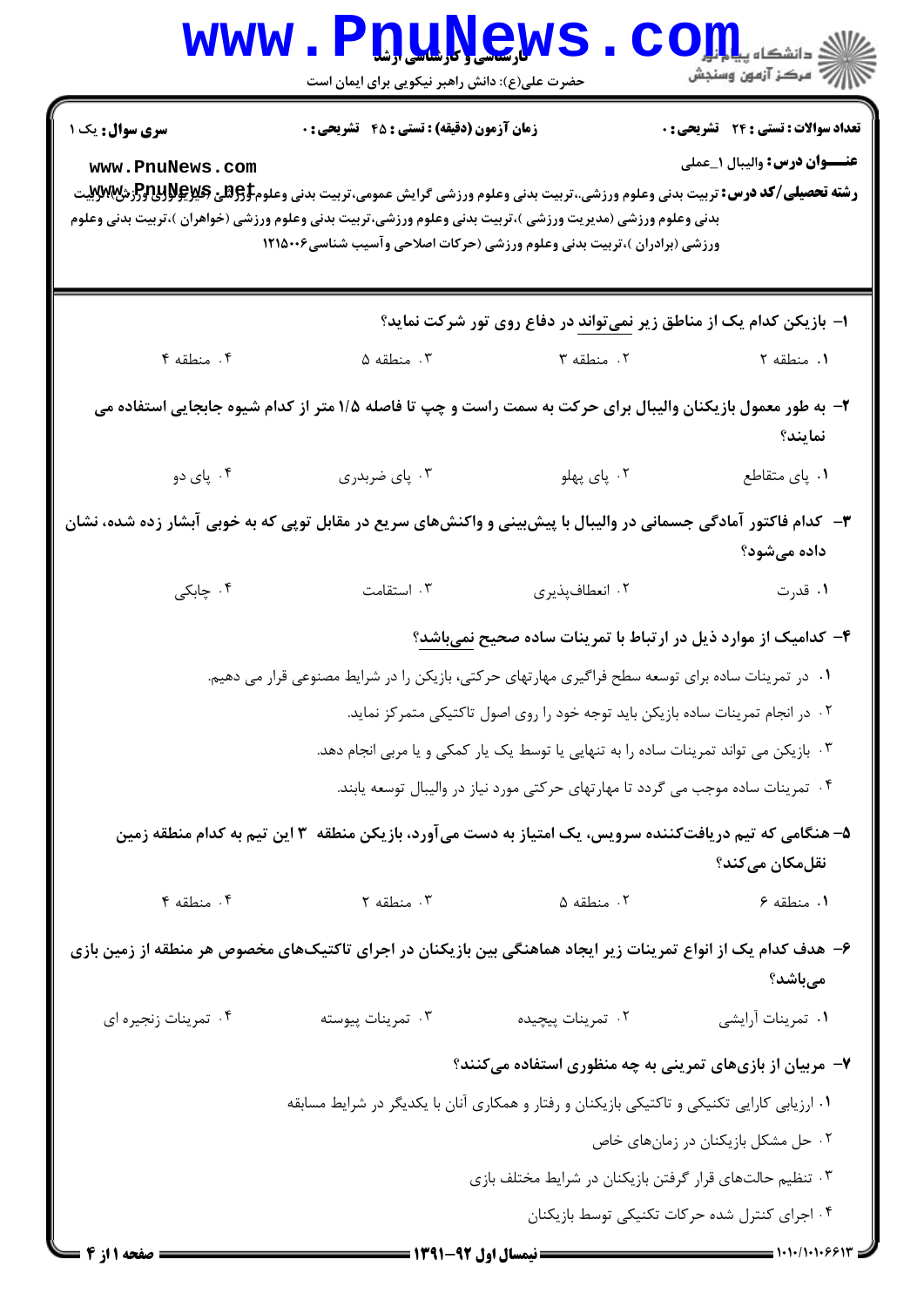|                                                                                                                                                                                                                                                                                      | <b>www.Pnunews</b><br>حضرت علی(ع): دانش راهبر نیکویی برای ایمان است                                                                                                                                                                   |                                                                                                                                       | رآ مرکز آزمون وسنجش                                                               |  |
|--------------------------------------------------------------------------------------------------------------------------------------------------------------------------------------------------------------------------------------------------------------------------------------|---------------------------------------------------------------------------------------------------------------------------------------------------------------------------------------------------------------------------------------|---------------------------------------------------------------------------------------------------------------------------------------|-----------------------------------------------------------------------------------|--|
| <b>سری سوال : ۱ یک</b><br>www.PnuNews.com<br><b>رشته تحصیلی/کد درس:</b> تربیت بدنی وعلوم ورزشی.،تربیت بدنی وعلوم ورزشی گرایش عمومی،تربیت بدنی وعلوم\$BRU3 و PRU3HHH.تا<br>بدنی وعلوم ورزشی (مدیریت ورزشی )،تربیت بدنی وعلوم ورزشی،تربیت بدنی وعلوم ورزشی (خواهران )،تربیت بدنی وعلوم | زمان آزمون (دقیقه) : تستی : 45 آتشریحی : 0                                                                                                                                                                                            |                                                                                                                                       | <b>تعداد سوالات : تستی : 24 گشریحی : 0</b><br><b>عنـــوان درس:</b> واليبال ١_عملي |  |
|                                                                                                                                                                                                                                                                                      | ورزشی (برادران )،تربیت بدنی وعلوم ورزشی (حرکات اصلاحی وآسیب شناسی۱۲۱۵۰۰۶                                                                                                                                                              | ۸– استراحت فنی در چه امتیازهایی و به چه صورت داده می شود؟                                                                             |                                                                                   |  |
| ۰۲ امتیاز ۷ و ۱۵ به مدت ۳۰ ثانیه                                                                                                                                                                                                                                                     |                                                                                                                                                                                                                                       |                                                                                                                                       | ۰۱ امتياز ۸ و۱۶ به مدت ۳۰ ثانيه                                                   |  |
| ۰۴ امتیاز ۷ و ۱۵ به مدت ۱ دقیقه                                                                                                                                                                                                                                                      |                                                                                                                                                                                                                                       | ۰۳ امتياز ۸ و ۱۶ به مدت ۱ دقيقه                                                                                                       |                                                                                   |  |
|                                                                                                                                                                                                                                                                                      | ۲. مردان ۲۴۳، زنان ۲۲۴<br>۰۴ مردان ۲۴۰، زنان ۲۳۵                                                                                                                                                                                      | ۹- ارتفاع تور والیبال برای مردان و زنان چند سانتیمتر میباشد؟<br>۱۰− هنگام اجرای سرویس، دفاع روی تور و پنجه از چه گاردی استفاده میشود؟ | ۰۱ مردان ۲۲۰، زنان ۲۱۱<br>۰۳ مردان۲۴۵، زنان۲۳۵                                    |  |
| ۰۴ گارد نشسته                                                                                                                                                                                                                                                                        | ۰۳ گارد کوتاه                                                                                                                                                                                                                         | ۰۲ گارد متوسط                                                                                                                         | ٠١ گارد ايستاده                                                                   |  |
| ۰۴ گارد متوسط                                                                                                                                                                                                                                                                        | ۰۳ گارد کوتاه                                                                                                                                                                                                                         | 1۱– متداول ترین و پرکاربردترین گارد در بازی والیبال کدام یک از موارد زیر می باشد؟<br>۰۲ گارد ایستاده                                  | ۰۱ گارد بلند                                                                      |  |
|                                                                                                                                                                                                                                                                                      | ٠١ چنانچه تأكيد بر قدرت باشد و حجم تمرين نيز زياد باشد، تمرين پلايومتريک بعد از تمرين با وزنه انجام ميشود.<br>٢٠- چنانچه تأكيد بر سرعت و يا استقامت باشد و حجم تمرين نيز پايين باشد، تمرين پلايومتريک قبل از تمرين سرعتي انجام ميشود. |                                                                                                                                       | ۱۲– کدامیک از موارد ذیل صحیح نم <u>یب</u> اشد؟                                    |  |
|                                                                                                                                                                                                                                                                                      | ۰۴ جلسات تمرین پلایومتریک ممکن است در زمانهای مختلف در پیوستن با تمرین قدرتی یا سرعتی انجام شود.<br>۱۳- میانگین تقریبی دوره فعالیت و دوره استراحت بین رالی ها در بازی والیبال چند ثانیه می باشد؟<br>۰۲ فعالیت ۹، استراحت ۱۲           | ۰۳ پرش زانو بلند نمونه ای از تمرینات پلایومتریک میباشد.                                                                               | ٠١. فعاليت ٣٠، استراحت ٢٠                                                         |  |
|                                                                                                                                                                                                                                                                                      | ۰۴ فعالیت ۳۵، استراحت ۱۰                                                                                                                                                                                                              |                                                                                                                                       | ۰۳ فعالیت ۴، استراحت ۱۰                                                           |  |
|                                                                                                                                                                                                                                                                                      |                                                                                                                                                                                                                                       | ۱۴- انجام کدام یک از موارد ذیل جهت اجرای تکنیک ساعد خطا نمیباشد؟                                                                      |                                                                                   |  |
|                                                                                                                                                                                                                                                                                      | ۰۲ عدم انتقال وزن به سمت هدف                                                                                                                                                                                                          |                                                                                                                                       | ٠١ خم كردن كمر به جاي زانوها                                                      |  |
|                                                                                                                                                                                                                                                                                      | ۰۴ قرار دادن تنه در مسیر توپ                                                                                                                                                                                                          |                                                                                                                                       | ۰۳ باز شدن دست ها قبل از تماس با توپ                                              |  |
|                                                                                                                                                                                                                                                                                      |                                                                                                                                                                                                                                       |                                                                                                                                       |                                                                                   |  |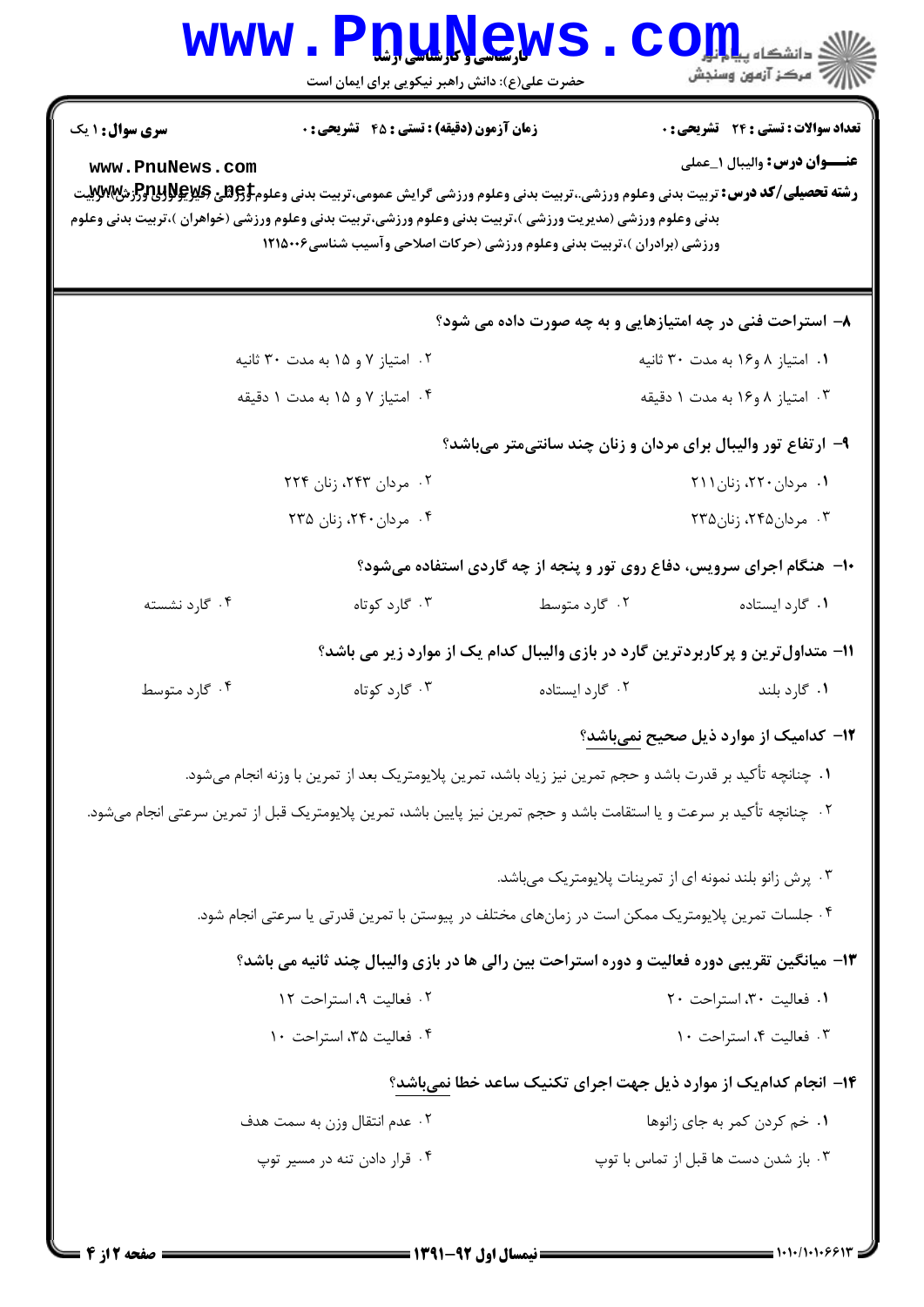| <b>سری سوال : ۱ یک</b>               | زمان آزمون (دقیقه) : تستی : 45 آتشریحی : 0                                                                                                                                                                                                                                                                                               |                                                                                    | <b>تعداد سوالات : تستی : 24 - تشریحی : 0</b> |  |
|--------------------------------------|------------------------------------------------------------------------------------------------------------------------------------------------------------------------------------------------------------------------------------------------------------------------------------------------------------------------------------------|------------------------------------------------------------------------------------|----------------------------------------------|--|
| www.PnuNews.com                      | <b>رشته تحصیلی/کد درس:</b> تربیت بدنی وعلوم ورزشی.،تربیت بدنی وعلوم ورزشی گرایش عمومی،تربیت بدنی وعلوم <del>\$PU3 و</del> پهلاچ <b>ولان</b> تر<br>بدنی وعلوم ورزشی (مدیریت ورزشی )،تربیت بدنی وعلوم ورزشی،تربیت بدنی وعلوم ورزشی (خواهران )،تربیت بدنی وعلوم<br>ورزشی (برادران )،تربیت بدنی وعلوم ورزشی (حرکات اصلاحی وآسیب شناسی۱۲۱۵۰۰۶ |                                                                                    | <b>عنـــوان درس:</b> واليبال ١_عملي          |  |
|                                      | ۱۵– اولین فرصت یک تیم برای کسب امتیاز در بازی والیبال اجرای کدام یک از تکنیکهای زیر میباشد؟                                                                                                                                                                                                                                              |                                                                                    |                                              |  |
| ۰۴ آبشار                             | ۰۳ سرویس                                                                                                                                                                                                                                                                                                                                 | ۲. ساعد                                                                            | ۰۱ پنجه                                      |  |
|                                      |                                                                                                                                                                                                                                                                                                                                          | ۱۶– در اجرای کدام نوع آبشار، آبشارزننده تقریباًهمزمان با پاس پاسور باید پرش نماید؟ |                                              |  |
| ۰۴ آبشار کوتاه جلو                   | ۰۳ آبشار متوسط                                                                                                                                                                                                                                                                                                                           | ۰۲ آبشار بلند                                                                      | ۰۱ آبشار سرعتی                               |  |
|                                      | ۱۷– کدام نوع آبشار بهترین سلاح مهاجمین است و بیشترین امتیاز با زدن آن کسب میشود؟                                                                                                                                                                                                                                                         |                                                                                    |                                              |  |
| ۰۴ آبشار قدرتی                       | ۰۳ آبشار متوسط                                                                                                                                                                                                                                                                                                                           | ۰۲ آبشار بلند                                                                      | ۰۱ آبشار سرعتی                               |  |
|                                      |                                                                                                                                                                                                                                                                                                                                          | ۱۸– استفاده از صفحات چوبی در آموزش کدام مهارت والیبال بیشتر مرسوم می باشد؟         |                                              |  |
| ۰۴ سرویس ساده                        |                                                                                                                                                                                                                                                                                                                                          | ۰۲ آبشار هستان استان بنجه                                                          | ۰۱ دفاع روی تور                              |  |
|                                      | ۱۹- تمرین ترکیبی پرتاب توپ طبی و انجام شنای سوئدی جهت تقویت کدام فاکتور آمادگی جسمانی مناسبتر می باشد؟                                                                                                                                                                                                                                   |                                                                                    |                                              |  |
| ۰۴ سرعت                              | ۰۳ توان                                                                                                                                                                                                                                                                                                                                  | ۰۲ انعطاف پذیری                                                                    | ۰۱ استقامت                                   |  |
|                                      |                                                                                                                                                                                                                                                                                                                                          | ۲۰- لیگ برتر والیبال در سال ۱۳۵۴ تحت چه عنوانی برگزار گردید؟                       |                                              |  |
| ۰۴ جام خليج فارس                     | ۰۳ جام پاسار گاد                                                                                                                                                                                                                                                                                                                         | ۰۲ جام وحدت                                                                        | ٠١. جام تخت جمشيد                            |  |
|                                      | <b>۲۱</b> – زنان والیبالیست بیشتر  برای گرفتن توپ های کم ارتفاع  با سرعت بالا از کدام نوع توپ گیری استفاده می کنند؟                                                                                                                                                                                                                      |                                                                                    |                                              |  |
| ۰۲ توپ گیری با استفاده از غلت معمولی |                                                                                                                                                                                                                                                                                                                                          |                                                                                    | ۰۱ توپ گیری با استفاده از غلت آسیایی         |  |
|                                      | ۰۴ توپ گیری با استفاده از پنجه                                                                                                                                                                                                                                                                                                           |                                                                                    | ۰۳ توپ گیری با استفاده از شیرجه              |  |
|                                      |                                                                                                                                                                                                                                                                                                                                          | ۲۲- بازیکن زننده سرویس پس از سوت داور چه مدت زمان دارد تا به توپ ضربه بزند؟        |                                              |  |
| ۰. ۱۰ ثانیه                          | ۸ ۰۳ ثانیه                                                                                                                                                                                                                                                                                                                               | ۰۲ ۵ ثانیه                                                                         | ۰۱ ۴ ثانیه                                   |  |
|                                      |                                                                                                                                                                                                                                                                                                                                          |                                                                                    |                                              |  |
|                                      |                                                                                                                                                                                                                                                                                                                                          |                                                                                    |                                              |  |
|                                      |                                                                                                                                                                                                                                                                                                                                          |                                                                                    |                                              |  |